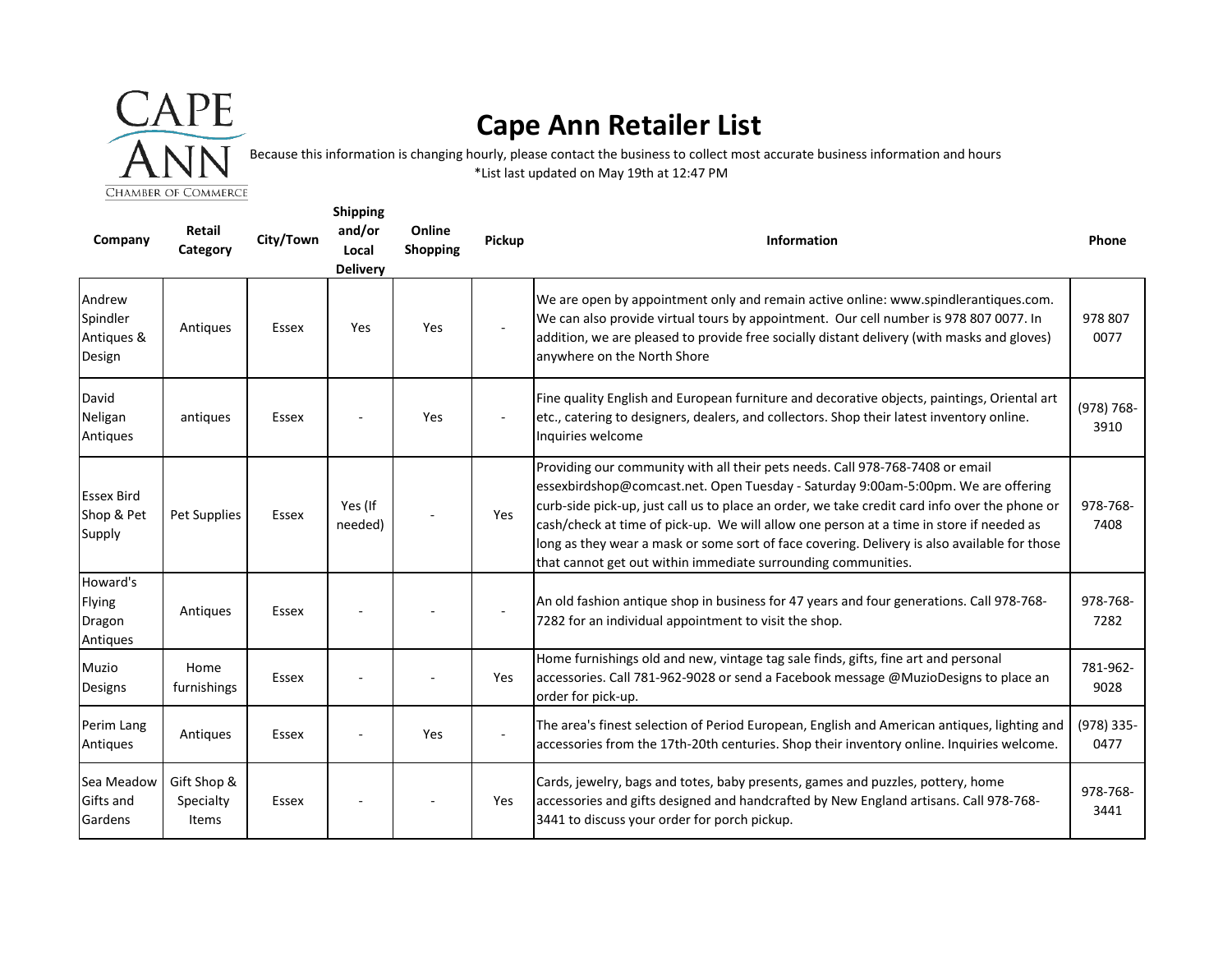| Company                                 | Retail<br>Category                        | City/Town  | <b>Shipping</b><br>and/or<br>Local<br><b>Delivery</b> | Online<br><b>Shopping</b> | Pickup | Information                                                                                                                                                                                                                                                                                                                                                                                                                                                                                                                      | Phone                 |
|-----------------------------------------|-------------------------------------------|------------|-------------------------------------------------------|---------------------------|--------|----------------------------------------------------------------------------------------------------------------------------------------------------------------------------------------------------------------------------------------------------------------------------------------------------------------------------------------------------------------------------------------------------------------------------------------------------------------------------------------------------------------------------------|-----------------------|
| Wheelworks<br>Pottery                   | Pottery                                   | Essex      |                                                       |                           | Yes    | Lead-free, oven-proofand microwave safe, wheel-thrown pottery in a variety of designs<br>and colors. A wonderful, affordable gift made here in Essex, MA. Call 978-768-3578 to<br>discuss what you're looking for. Driveway pickup.                                                                                                                                                                                                                                                                                              | 978-768-<br>3578      |
| All Purpose<br>Flowers                  | Florist                                   | Gloucester | Yes                                                   | Yes                       | No     | All Purpose Flowers is doing free deliveries. They will deliver with no contact, leaving<br>flowers at the door, and calling to let you know they are there. The best way to order is<br>online at www.allpurposeflowers.net/shop.                                                                                                                                                                                                                                                                                               | (978) 526-<br>1241    |
| Arts Abound<br>Gallery/Gift<br>Boutique | Gift Shop &<br>Specialty<br>Items         | Gloucester | Yes                                                   |                           | Yes    | Hand-sewn, stylish, reversible, washable masks available as well as local lockdown<br>baskets, (contains a variety of handcrafted items made by our area artists) for curbside<br>pickup or shipping. We offer FaceTime sessions in Arts Abound, while you are at home, for<br>buying jewelry, ocean-inspired pottery, whimsical fish mugs, aprons, handmade cards,<br>beautiful paintings and so much more. We got you covered<br>Email to order: artsaboundmagnolia@gmail.com                                                  | 603-359-<br>2173      |
| Audrey's<br>Flower Shop                 | Florist                                   | Gloucester | Yes                                                   | Yes                       | Yes    | This year our phone line will be tied up. Best and fastest way to order is online<br>www.audreysflorist.com. We are uploading photos daily. Every morning catch our our<br>Facebook live stream of Today's blooms.                                                                                                                                                                                                                                                                                                               | $(978)$ 283-<br>2171  |
| Ayurveda<br>Wellness<br><b>Healing</b>  | Health &<br>Wellness<br>Services          | Gloucester |                                                       | Yes                       |        | Ayurveda Wellness Healing in Magnolia is offering 10% savings on the following: Gift<br>Certificates, Ayurvedic Wellness Consultations (by phone, SKYPE, Zoom, Whats App,<br>FaceTime), all wellness supplements, Ghee (Our very own made with much love), Teas and<br>Oils. Ayurveda emphasizes re-establishing balance in the body through diet, lifestyle,<br>exercise, body cleansing, and the health of the mind, body, and spirit. For further<br>information call 978.395.1234, or email Info@ayurvedawellnesshealing.com | 978.395.<br>1234      |
| Beauport<br>Boutique                    | Gift Shop &<br>Specialty<br><b>Items</b>  | Gloucester | Yes                                                   | Yes                       |        | For graduation gifts, home decor, summer beach attire and more - Beauport Boutique Gift<br>Shop items are now available for online purchase. A few featured items include our<br>custom White Tea scent candles, sailcloth beach bags, Colby Davis of Boston jewelry, and<br>of course, Beauport Hospitality Gift Cards - to gift for a future stay!                                                                                                                                                                             | 978.491.<br>5062      |
| Beauport<br><b>Hearing Care</b>         | Health &<br>Wellness<br>Services          | Gloucester |                                                       |                           | Yes    | We gladly accept Cape Ann Chamber gift certificates. We are staying open for curbside<br>access to our services - AND we are beginning to set up in-clinic appointments for new<br>patient testing and other services beginning later this month. . We take the health and<br>safety of our patients and community very seriously. Therefore, we are practicing<br>upgraded sanitation and social distancing procedures in alignment with CDC<br>recommendations and hearing care best practices.                                | $(978) 525 -$<br>2300 |
| Beth<br>Williams<br>Studio              | Artists/Galler<br>ies/Art<br>Associations | Gloucester | Yes                                                   | Yes                       |        | Just launched a virtual studio! You'll be able to browse and shop, with no quarantine mask<br>or social distancing required! *25% of all sales from now until May 20, 2020 will be<br>donated to the Essex County Artists Fund to help out those struggling in the current<br>economic and health crisis. To learn more, visit https://www.bethwilliams.com/virtual-<br>studio                                                                                                                                                   | $(978)$ 283-<br>5566  |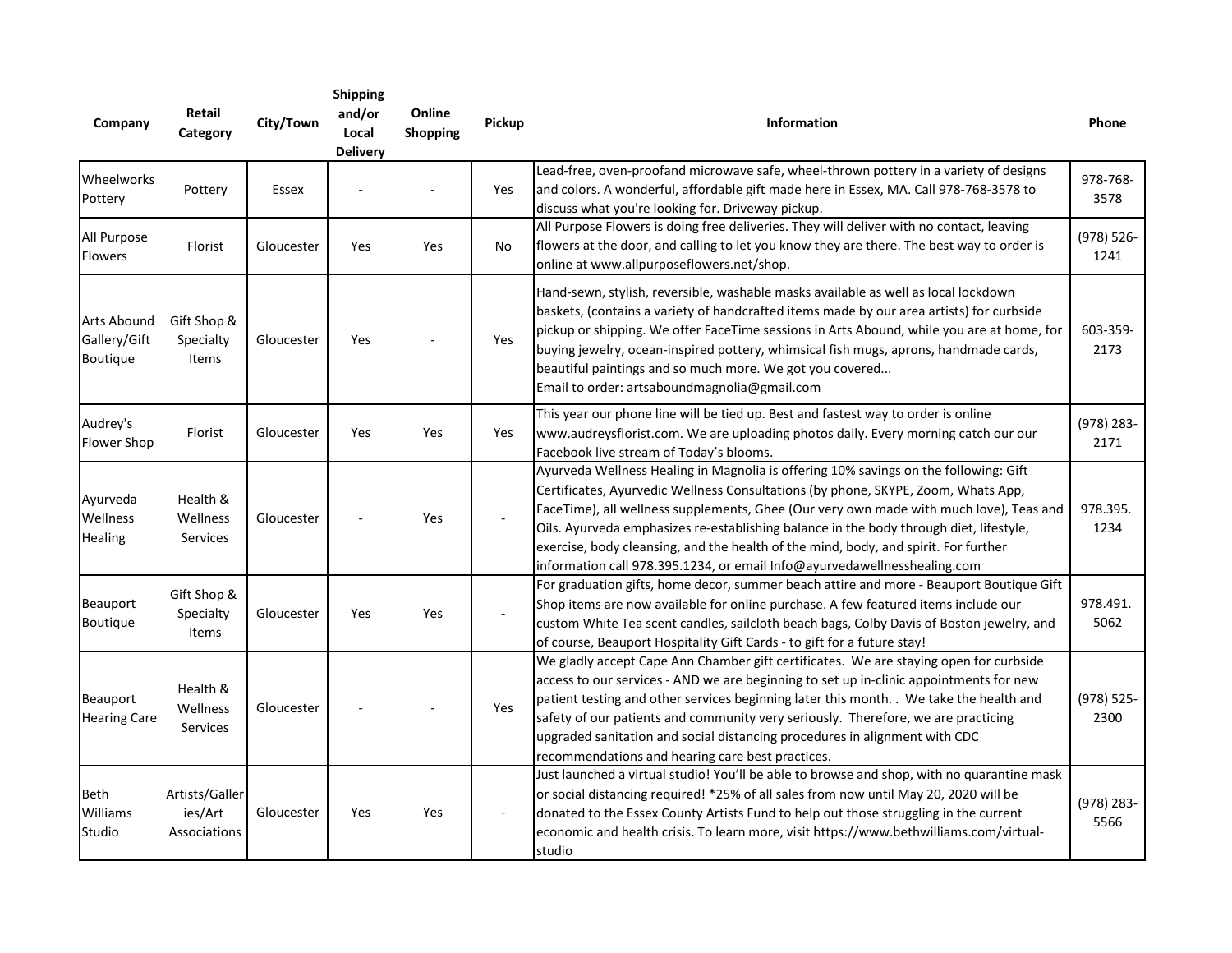| Company                           | Retail<br>Category                        | City/Town  | <b>Shipping</b><br>and/or<br>Local<br><b>Delivery</b> | Online<br><b>Shopping</b> | Pickup    | <b>Information</b>                                                                                                                                                                                                                                                                                                                                                                                                                                     | Phone                |
|-----------------------------------|-------------------------------------------|------------|-------------------------------------------------------|---------------------------|-----------|--------------------------------------------------------------------------------------------------------------------------------------------------------------------------------------------------------------------------------------------------------------------------------------------------------------------------------------------------------------------------------------------------------------------------------------------------------|----------------------|
| The<br>Bookstore of<br>Gloucester | <b>Bookstore</b>                          | Gloucester | Yes                                                   | Yes                       | Yes       | The Bookstore of Gloucester open 10-3 Monday through Saturday for phone orders.<br>Offering curbside pickup and delivery.<br>https://www.thebookstoreofgloucester.com/media                                                                                                                                                                                                                                                                            | 978-281-<br>1548     |
| Cape Ann<br>Lane's                | Sports,<br>Recreation &<br><b>Fitness</b> | Gloucester | Yes                                                   | Yes                       | Yes       | Selling gift cards, in store pick up and shipping available. Please visit<br>https://www.capeannlanes.com/giftcards                                                                                                                                                                                                                                                                                                                                    | $(978)$ 283-<br>9753 |
| Chloe Leigh<br>Designs            | Jewelry                                   | Gloucester | Yes                                                   | Yes                       |           | I am currently taking orders online for my handcrafted fine jewelry business, Chloe Leigh<br>Designs at https://chloeleighdesigns.com. Offering Free Priority Shipping. You can contact<br>Chloe at chloeleighdesigns@gmail.com                                                                                                                                                                                                                        | Contact via<br>email |
| Design of<br>Mine                 | Clothing &<br><b>Accessories</b>          | Gloucester | Yes                                                   | Yes                       | Yes       | I have a facebook page https://www.facebook.com/Designofmine66 where I have been<br>sharing some special deals. I also have a website for my Flutter Shawl.<br>www.thfluttershawl.com. I will do free local delivery or it can be picked up at Castaways<br>Vintage Cafe at 65 Main St. Gloucester                                                                                                                                                     | 978-491-<br>7495     |
| Dogtown<br><b>Books</b>           | Bookstore                                 | Gloucester | Yes                                                   | Yes                       | Yes       | Dogtown Books is currently closed, but we are offering Stay-at-Home book boxes, custom<br>curated selections from the store based on your preferences, shipped for free. A small box<br>is \$25 and includes 4-6 titles. A large box is \$45 and includes 8-10 titles, and a box of<br>children's or young adult book is \$15 and includes 4-6 titles. Ordering is easy though our<br>website ( https://www.dogtownbooks.com/).                        | $(978)$ 281-<br>5599 |
| Eleven<br>Eleven Elixir           | Gift Shop &<br>Specialty<br>Items         | Gloucester | Yes                                                   | Yes                       | <b>No</b> | Shop for bath products, scrubs, creams, and more. Go to elevenelevenelixir.com to<br>browse the collection                                                                                                                                                                                                                                                                                                                                             | $(682)$ 220-<br>4306 |
| Floating<br>Lotus                 | Clothing &<br>Accessories                 | Gloucester | Yes                                                   | Yes                       | Yes       | Floating Lotus is still shipping orders from their website and also doing curbside pick-up,<br>all through www.floatinglotus.net. Please let them know if there's a particular product<br>you're looking for. If it's not on their site they can send photos of their products.                                                                                                                                                                        | (978) 675-<br>3352   |
| Foster's Grill<br>Store           | Grills &<br>Accessories                   | Gloucester | Yes                                                   |                           | Yes       | Offering Free Delivery - always -to those on the front lines or those who have lost their job<br>during this challenging time. For those who can afford the \$5 fee for tank and/or<br>charcoal/accessory delivery Foster's will match your fee and donate to help those in our<br>community in need. They are offering delivery and curbside pickup options and are taking<br>phone orders at 978-283-1275 from 9 am to noon Monday through Saturday. | 978-283-<br>1275     |
| goodlinens                        | Gift Shop &<br>Specialty<br>Items         | Gloucester | Yes                                                   | Yes                       |           | To purchase linens, please visit: goodlinens.com. Free US shipping on orders over \$50. To<br>purchase a gift certificate for goodlinens studio, please visit<br>http://www.goodlinensstudio.com/gift-certificates-1. Gift certificates can be printed out<br>at home or, upon request, we will mail them as gifts                                                                                                                                     | 978 515<br>7646      |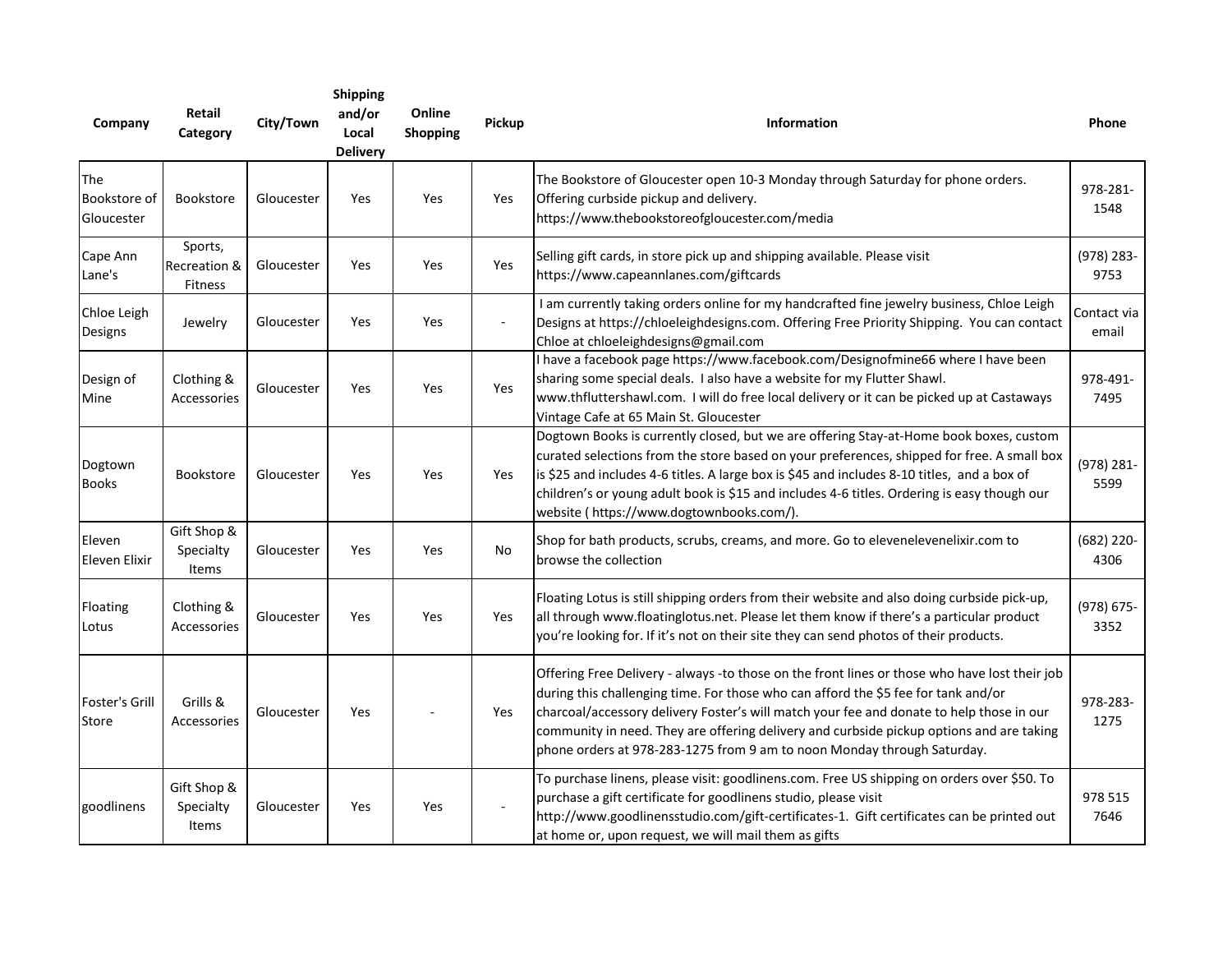| Company                                | Retail<br>Category                | City/Town                                                      | <b>Shipping</b><br>and/or<br>Local<br><b>Delivery</b> | Online<br>Shopping                    | Pickup         | <b>Information</b>                                                                                                                                                                                                                                                                                                    | Phone                 |
|----------------------------------------|-----------------------------------|----------------------------------------------------------------|-------------------------------------------------------|---------------------------------------|----------------|-----------------------------------------------------------------------------------------------------------------------------------------------------------------------------------------------------------------------------------------------------------------------------------------------------------------------|-----------------------|
| <b>Hold Fast</b><br>Company            | Gift Shop &<br>Specialty<br>Items | Gloucester                                                     | Yes                                                   | Yes                                   | $\blacksquare$ | Please visit their website https://www.holdfasthandcrafts.com/ to shop online.                                                                                                                                                                                                                                        | $(781)$ 910-<br>1345  |
| Hometown<br>Ace<br>Hardware            | Hardware<br>Store                 | Gloucester                                                     |                                                       | Yes                                   | Yes            | Open for curbside pickup 8:30-4:30 daily (acehardware.com).                                                                                                                                                                                                                                                           | (978) 381-<br>4275    |
| LifeBloom<br>Massage &<br>Spa          | Health &<br>Wellness<br>Services  | Gloucester                                                     | $\sim$                                                | Yes (Email<br>to order<br>Gift Cert.) | $\sim$         | Please contact us via email to order gift certificates. Email:<br>info@lifebloommassagespa.com                                                                                                                                                                                                                        | (978) 559-<br>7896    |
| Mark Adrian<br><b>Shoes</b>            | Footwear                          | Gloucester                                                     |                                                       | Yes (For<br>Gift<br>Certificates)     |                | Store is currently closed but offering gift certificates at<br>https://markadrianshoes.square.site/                                                                                                                                                                                                                   | $(978)$ 283-<br>4343  |
| Mermaid<br>Tales of<br>Glosta          | Gift Shop &<br>Specialty<br>Items | Gloucester                                                     | Yes                                                   | Yes                                   | Yes            | Delivers to Cape Ann, curbside pickup, online shopping at MermaidTalesofGlosta.com<br>Craft classes of all kinds will begin as soon as we're able                                                                                                                                                                     | 978 491-<br>9110      |
| <b>Nichols</b><br>Candies, Inc.        | Candy Shop                        | Gloucester                                                     | Yes                                                   | Yes                                   | $\sim$         | Nichols Candies is taking mail orders online or by email                                                                                                                                                                                                                                                              | 978-283-<br>9850      |
| Nor'East<br><b>Cleaners</b>            | Dry<br>Cleaners/<br>Laundry       | Gloucester<br>and<br>Manchester<br>Office<br>Locations<br>Only | Yes                                                   |                                       | Yes            | Free home and office pick up and delivery to 20+ towns. Stores open in East Gloucester<br>and Manchester - Mondays, Tuesdays and Fridays 9am - 4pm Saturdays 9am - 2pm. 24/7<br>drop boxes at all locations for contact-free drop off. Contact us at<br>www.noreastcleaners.com or download the Nor'east Cleaners App | $(978)$ 283-<br>4545  |
| Pauline's<br>Gifts                     | Gift Shop &<br>Specialty<br>Items | Gloucester                                                     | ÷,                                                    |                                       | Yes            | Offering curbside pickup Thursday - Saturday 12pm -2pm. Call or text.                                                                                                                                                                                                                                                 | 978-771-<br>4463      |
| Pop Gallery                            | Clothing &<br>Accessories         | Gloucester                                                     | Yes                                                   | Yes                                   | $\sim$         | Call Peggy to shop and order Pop to go                                                                                                                                                                                                                                                                                | 617-458-<br>9345      |
| Russell's<br>Florist                   | Florist                           | Gloucester                                                     | Yes                                                   | Yes                                   | No             | Due to the current pandemic, we will be closing our storefront. If you would like to place<br>an order you may call us at 978-283-0700, or order online at<br>russellsfloristgloucestermass.com. We will be delivering everyday except Sunday.                                                                        | 978-283-<br>0700,     |
| Sample This                            | Clothing &<br>Accessories         | Gloucester                                                     | Yes                                                   | Yes                                   | Yes            | Offering local drop off, curbside pickup, and \$5 flat rate shipping.                                                                                                                                                                                                                                                 | $(781) 854 -$<br>6520 |
| <b>Still Tides</b><br>Massage &<br>Spa | Health &<br>Wellness<br>Services  | Gloucester                                                     |                                                       |                                       | $\frac{1}{2}$  | Please contact Still Tides to book future appointments and to purchase gift certificates                                                                                                                                                                                                                              | (978) 325-<br>1120    |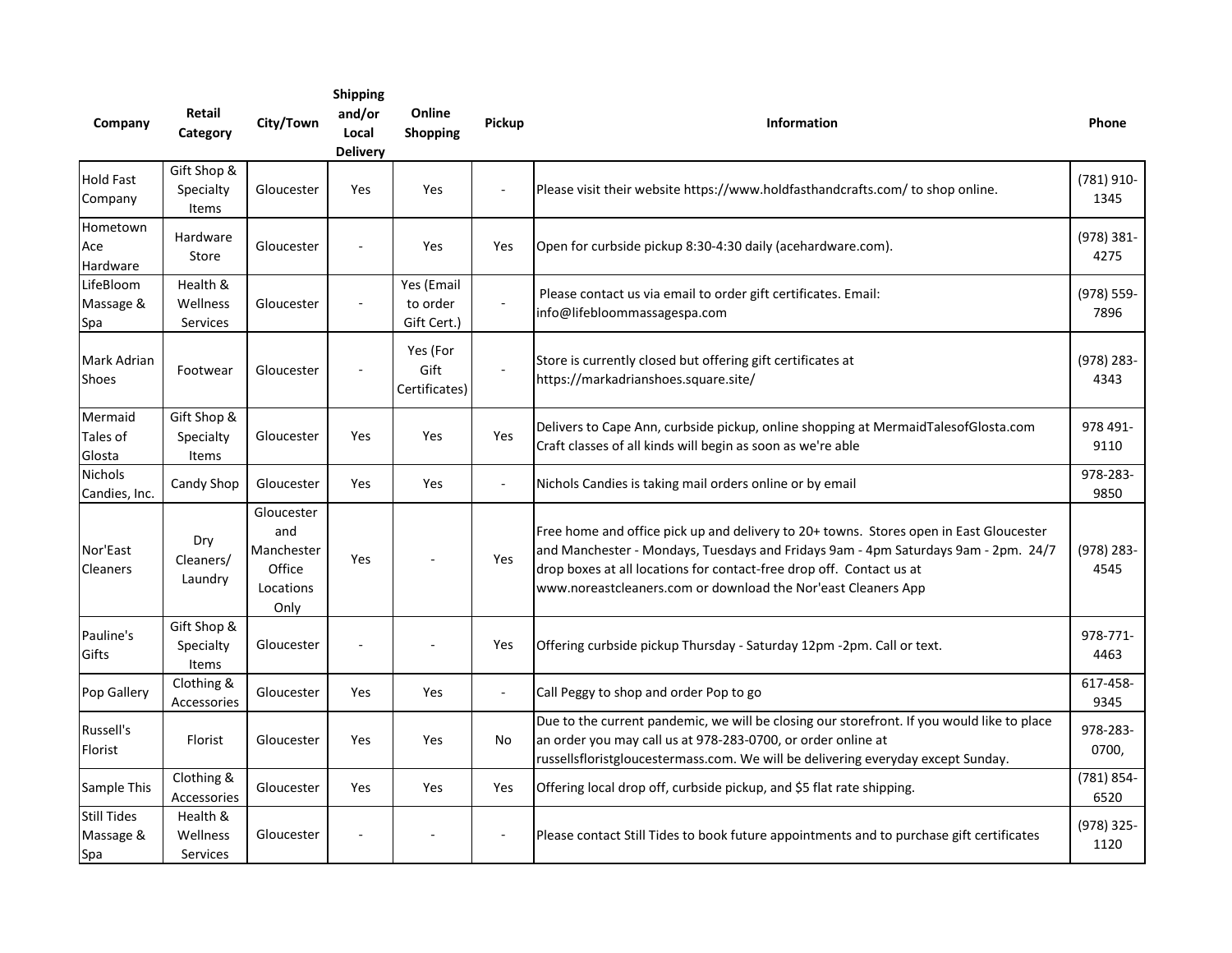| Company                     | Retail<br>Category                 | City/Town                 | <b>Shipping</b><br>and/or<br>Local<br><b>Delivery</b> | Online<br>Shopping | Pickup               | Information                                                                                                                                                                                                                                                                                                                                                                                                                                                      | Phone                 |
|-----------------------------|------------------------------------|---------------------------|-------------------------------------------------------|--------------------|----------------------|------------------------------------------------------------------------------------------------------------------------------------------------------------------------------------------------------------------------------------------------------------------------------------------------------------------------------------------------------------------------------------------------------------------------------------------------------------------|-----------------------|
| Toodeloos!                  | Toy Store &<br><b>Art Supplies</b> | Gloucester                | Yes                                                   | Yes<br>(Facebook)  | Yes                  | Free same day delivery to surrounding towns! If your child is having a birthday in these<br>times of social distancing we can help! Contact us at 978.281.2011 and set up a birthday<br>registry that you can then share with family and friends, near and far. We will manage all<br>the purchases, wrap all the presents, and deliver the gifts to the birthday recipient's door.<br>A magical surprise for your child! Has art supplies and puzzles available | 978.281<br>2011       |
| Treetop Yoga                | Health &<br>Wellness<br>Services   | Gloucester                | Yes                                                   | Yes                |                      | Treetop Yoga is selling gift certificates online or Cape Ann delivery of gift certificates. Yoga<br>mats, apparel and accessories are all 15% off with free local delivery on Cape Ann; 20% off<br>of retail purchases with any gift certificate purchase of \$50 or more.<br>www.treetopyoga.com, info@treetopyoga.com                                                                                                                                          | $(978)$ 282-<br>9642  |
| 4Beach Gifts<br>and Goodies | Gift Shop &<br>Specialty<br>Items  | Manchester-<br>by-the-Sea | Yes                                                   | Yes                | Yes                  | Closed to public but offering same day pick up and egift cards. To shop online, please visit<br>http://4beachshop.com/store/                                                                                                                                                                                                                                                                                                                                     | $(978) 526 -$<br>7333 |
| Ace<br>Hardware             | Hardware<br>Store                  | Manchester<br>by-the-Sea  | Yes                                                   | Yes                | Yes                  | Open on Sunday 10am-2pm, Monday-Friday 8am-3:30pm, Saturday 8am-3:30pm.                                                                                                                                                                                                                                                                                                                                                                                          | $(978) 526 -$<br>4000 |
| Cuddlefish                  | Gift Shop &<br>Specialty<br>Items  | Manchester-<br>by-the-Sea | Yes                                                   |                    |                      | Closed to public but open daily for delivery and free shipping                                                                                                                                                                                                                                                                                                                                                                                                   | (978) 704-<br>9120    |
| Madam<br>Had'em             | Clothing &<br>Accessories          | Manchester-<br>by-the-Sea | Yes                                                   | Yes                |                      | During these unprecedented times Madam Had'Em is adjusting by offering online<br>shopping on our Instagram page @madam_hadem and our FB page Madam Had'Em<br>Boutique Consignment. We offer free shipping (Domestically); accept all CC's and just<br>might personally deliver in MA!! Starting Monday April 20th, a daily auction Mon-<br>Thursday from 7pm-9pm of our boutique Overstock and designer consignment will be<br>available                         | $(978) 526 -$<br>7798 |
| MAHRI                       | Jewelry                            | Manchester-<br>by-the-Sea | Yes                                                   | Yes                | (Please)<br>Inquire) | Visit MAHRI.COM to shop online and use code Friends&Family for 25% off all NEW Spring<br>Clothing! We also offer gift cards and many more items in our stores. I'm happy to text or<br>email pictures to people or have private shopping with masks. Customers can email me at<br>aimee@mahri.com or call/text my cell for help. 978-314-4931                                                                                                                    | $(978) 526 -$<br>7241 |
| Manchester<br>by the Book   | Bookstore                          | Manchester-<br>by-the-Sea | Yes                                                   | Yes                |                      | Closed to public but online shopping and order delivery is available.                                                                                                                                                                                                                                                                                                                                                                                            | $(978) 525 -$<br>2929 |
| <b>North Coast</b><br>Too!  | Gift Shop &<br>Specialty<br>Items  | Manchester-<br>by-the-Sea | Yes                                                   |                    | Yes                  | Closed to public but offering curbside pick up and delivery. (Follow FaceBook page to see<br>inventory @Northcoasttoo)                                                                                                                                                                                                                                                                                                                                           | $(978) 526 -$<br>4559 |
| Stock<br>Exchange           | Clothing &<br>Accessories          | Manchester-<br>by-the-Sea |                                                       |                    | Yes                  | Closed to public but offering consignment drop off and pick up by appointment                                                                                                                                                                                                                                                                                                                                                                                    | (978) 526-<br>7569    |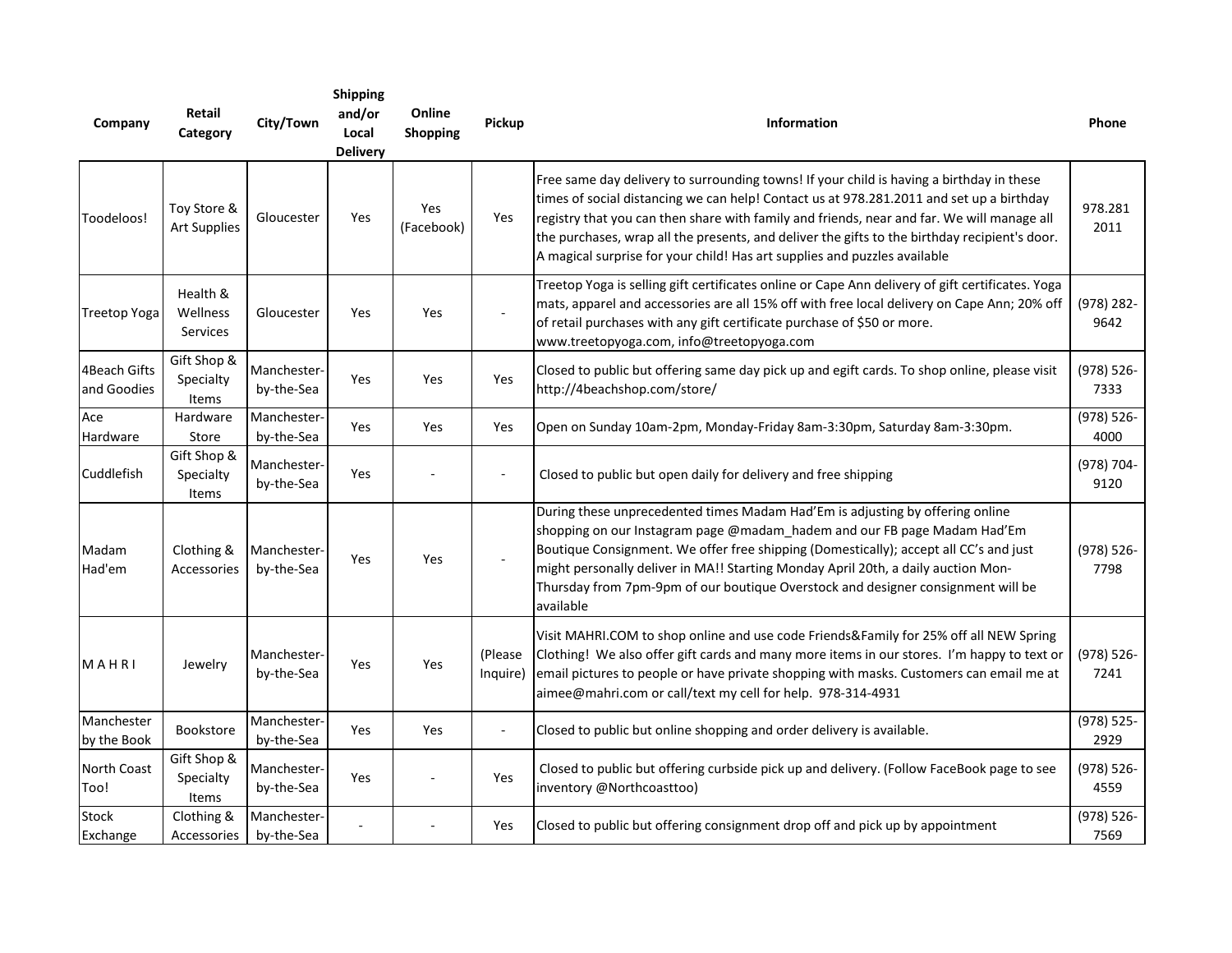| Company                      | Retail<br>Category                               | City/Town                 | <b>Shipping</b><br>and/or<br>Local<br><b>Delivery</b> | Online<br>Shopping | Pickup | <b>Information</b>                                                                                                                                                                                                                                                                                                                                                                                                                                                                                                                                                      | Phone                                                        |
|------------------------------|--------------------------------------------------|---------------------------|-------------------------------------------------------|--------------------|--------|-------------------------------------------------------------------------------------------------------------------------------------------------------------------------------------------------------------------------------------------------------------------------------------------------------------------------------------------------------------------------------------------------------------------------------------------------------------------------------------------------------------------------------------------------------------------------|--------------------------------------------------------------|
| <b>Style Snoop</b>           | Clothing &<br>Accessories                        | Manchester-<br>by-the-Sea | No                                                    | Yes                | Yes    | Shop Style Snoop Virtually! Shop our Facebook Social Media shop at<br>www.facebook.com/groups/shopstylesnoop with new items arriving daily or shop us on<br>instagram @style_snoop We are also offering a virtually<br>shopping experience via FaceTime or Zoom by appointment - email<br>amy@shopstylesnoop.com. Hours: Socail Media Shop 8am-10pm daily & curbside pickup<br>Monday-Friday 11am-3pm and Saturday & Sunday by arrangement. We are shipping out<br>orders daily (free shipping for two or more in stock items purchased) and daily curbside<br>pick-up. | 631.786.<br>9706                                             |
| Art Nook<br>Gallery          | Artists/Galler<br>ies/Art<br>Associations        | Rockport                  | Yes                                                   | Yes                | Yes    | FREE SHIPPING available on most originals (within the Continental US). We can also<br>arrange for free pick up/drop off in the local area.                                                                                                                                                                                                                                                                                                                                                                                                                              | (978) 546-<br>0056                                           |
| Bearskin<br>Neck<br>Leathers | Shoes &<br>Accessories                           | Rockport                  | Yes                                                   | Yes                |        | Please visit https://www.bearskinneckleathers.com/shoppingcart.asp to shop online.<br>Follow Bearskin Neck Leathers on Facebook                                                                                                                                                                                                                                                                                                                                                                                                                                         | 978-546-<br>2258                                             |
| Carol Lee's<br>Cottage       | Gift Shop &<br>Specialty<br><b>Items</b>         | Rockport                  | Yes                                                   | Yes                | Yes    | Please visit our shop page here https://carolleescottage.com/shop-2/. We're ready to take<br>your orders by phone or email. We accept credit card or Paypal. We will safely and quickly<br>ship to you.                                                                                                                                                                                                                                                                                                                                                                 | Store -978<br>309 8445<br>Cell -617<br>823 8101<br>call/text |
| Coast &<br>Country           | Clothing &<br>Accessories                        | Rockport                  | Yes                                                   | Yes                | Yes    | Please visit https://coastandcountryboutique.com/so you can shop for all of the amazin<br>Spring & Summer clothing, accessories, and more! Coast & Country donates 10% of your<br>total online purchase to Covid-19 or to the nonprofit of your choice, at no cost to you. Pick<br>your favorite nonprofit at checkout! FREE SHIPPING                                                                                                                                                                                                                                   | 978-309-<br>8908                                             |
| Cynthia<br>Curtis<br>Pottery | Artists/Galler<br>ies/Art<br><b>Associations</b> | Rockport                  | Yes                                                   | Yes                | Yes    | Ocean inspired stoneware pottery open by appointment for curbside pickup or delivery.<br>Call (978) 546-6186 to discuss what you are looking for and they will text photos/video.<br>Credit cards and Venmo accepted.                                                                                                                                                                                                                                                                                                                                                   | $(978) 546 -$<br>6186                                        |
| The Dove                     | Curated<br>Lifestyle<br>Shop                     | Rockport                  | Yes                                                   | Coming<br>Soon     | Yes    | We offer greeting cards, gifts, Art-flower arrangements, home furnishings, and some<br>clothing items. Our hours pre-opening are from 11:00 - 3:00 or by phone. Feel free to<br>request a greeting card to be sent on your behalf to anyone in the USA. Or we can do<br>virtual shopping experience by appointment. Happy to deliver locally, will gift wrap with<br>purchase of gift. Questions? You can reach us by email at nancy@dovegifts.com                                                                                                                      | (978) 309-<br>8533                                           |
| John Tarr<br>Store           | Clothing, &<br>Footwear                          | Rockport                  | Yes                                                   |                    | Yes    | Just want to let our customers know if they need any items (underwear for example) I am<br>avaible to do curbside pick up at the store. Please text of call me (Bethany) any day from<br>10 am to 3 pm. 508-395-6330.                                                                                                                                                                                                                                                                                                                                                   | Call/Text<br>$(508)$ 395-<br>6330                            |
| Katie's Gift<br>Shop         | Gift Shop &<br>Specialty<br>Items                | Rockport                  | Yes                                                   |                    | Yes    | Katie's Gift Shop is available for phone orders for curb-side pick up in Rockport or by mail<br>or local delivery. Cash or credit card, MC, Visa, Discover or AmEx. Follow Katie's Gift Shop<br>on Instagram @katiesgiftshop and like them on Facebook.                                                                                                                                                                                                                                                                                                                 | 978-546-<br>9018                                             |